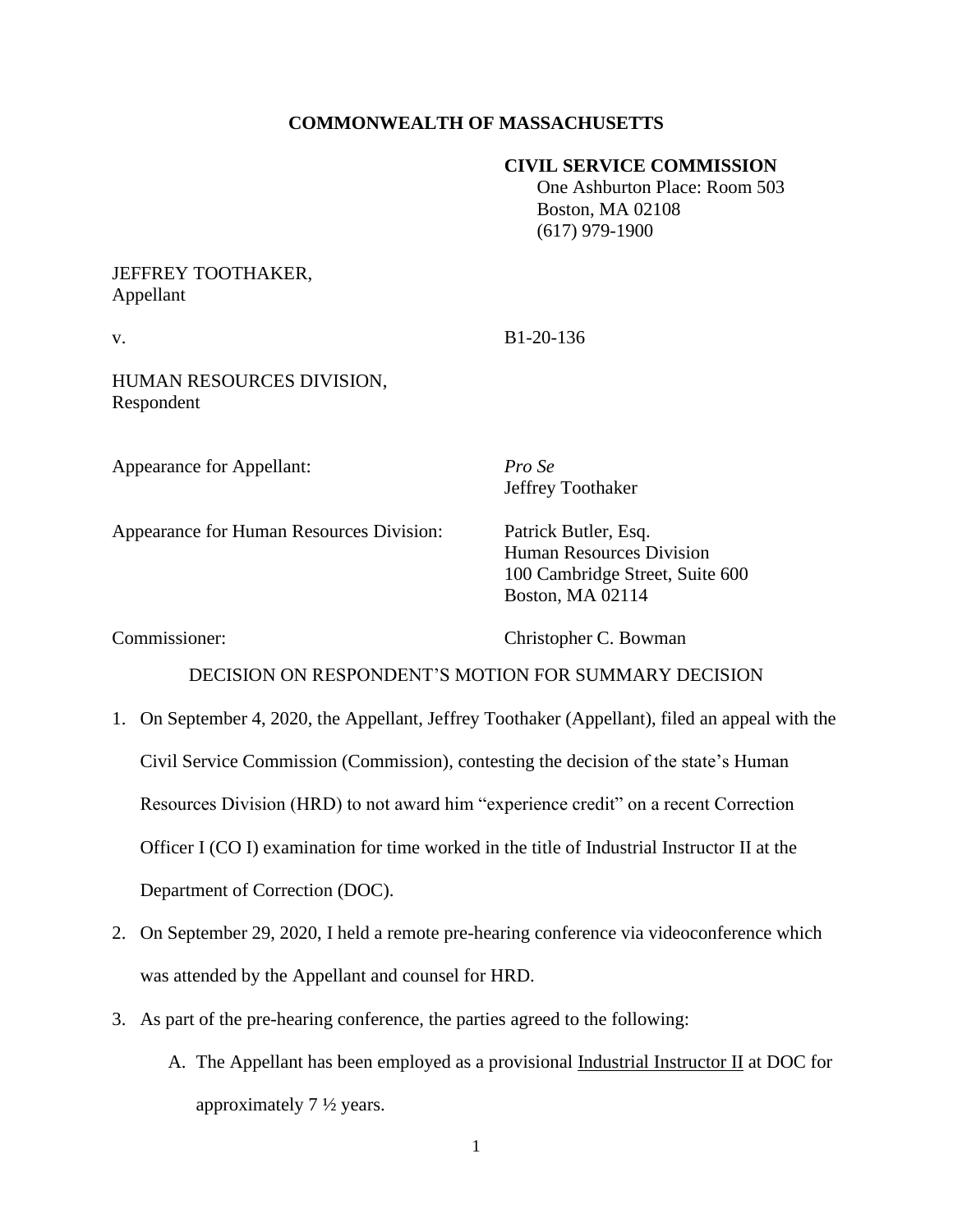- B. On July 8, 2020, the Appellant took a written examination for  $\overline{CO I}$ , as he was seeking appointment to a CO I position within closer commuting distance to his home.
- C. Candidates with "in-title" experience had the opportunity to receive additional points.
- D. The Appellant completed the online experience portion of the examination indicating that he should be given credit for his experience, but did not submit supporting documentation.
- E. The Appellant received a written score of 86.
- F. The Appellant was not given additional in-title experience.
- G. The Appellant received a final score of 86.
- H. The Appellant filed an appeal with HRD, arguing that he should be given credit for his experience as an Industrial Instructor II.
- I. HRD denied the Appellant's appeal on August 28, 2020.
- J. An eligible list for CO I was established on September 1, 2020.
- K. The Appellant is ranked  $605<sup>th</sup>$  of 1113 on the eligible list.
- L. If given experience credit for his time worked as an Industrial Instructor II, he would receive a higher score and a higher rank on the eligible list.
- M. The Appellant filed an appeal with the Commission on September 4, 2020.
- 4. HRD, citing to G.L. c. 31, s. 22, which states in part: " … an applicant shall be given credit for employment or experience in the position for which the position is held …", argued that HRD is not required to give applicants for CO I credit for experience in any title other than CO I, which they have done here.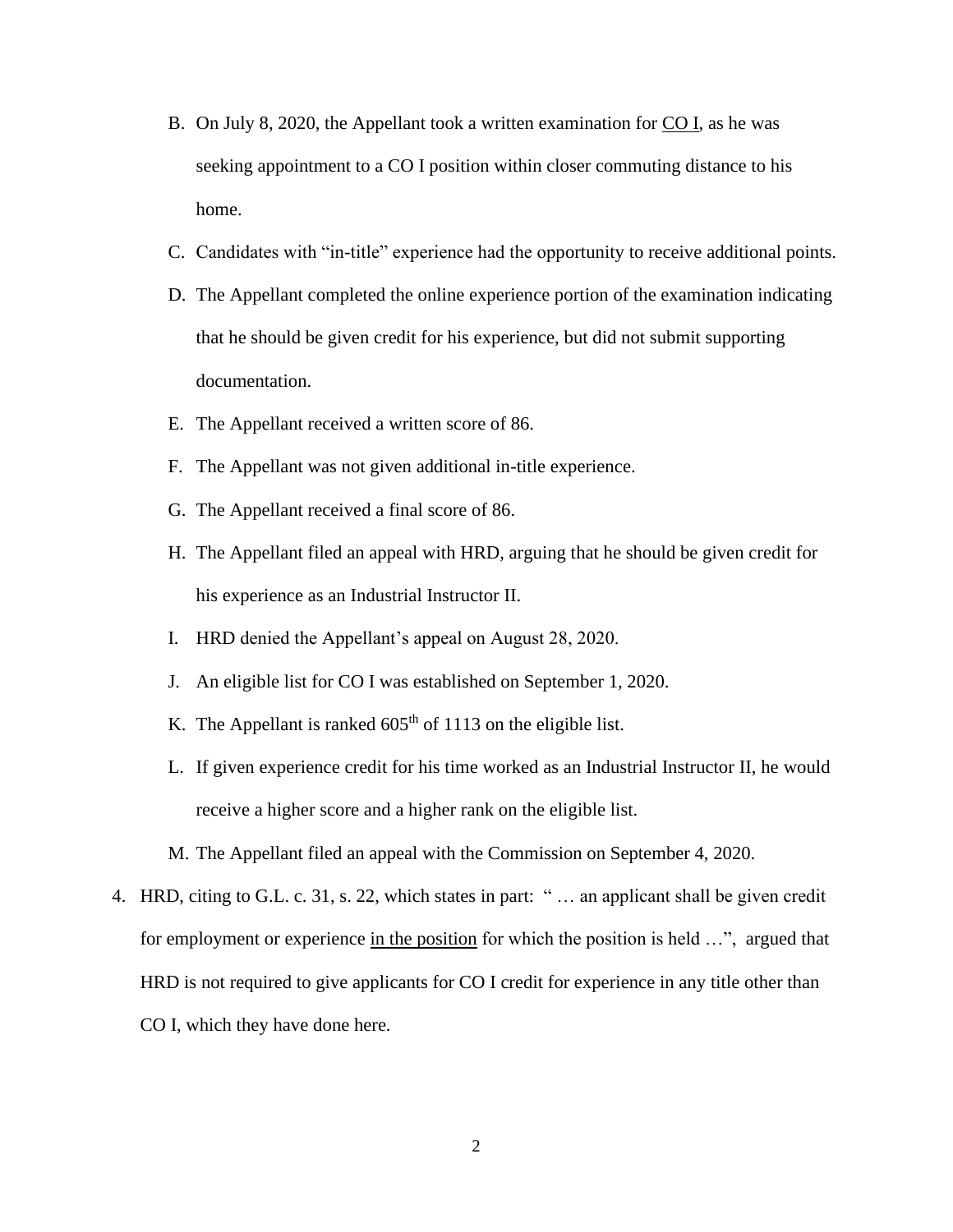- 5. The Appellant, citing to the Personnel Administration Rules, which state in part under  $PAR.06(1)(c)$ : "The grading of the subject of employment or experience as a part of an entry-level examination shall be based on a schedule approved by the administrator which shall include credits for elements of employment or experience *related to the title for which the examination is held*", argued that HRD is required to give him credit for his time worked an Industrial Instructor II, as, according to him, it is related to the title of CO I.
- 6. According to the 1987 Classification Specifications, still in effect today, Industrial Instructors: "instruct trainees in the use of hand tools and the operation of industrial shop machinery or equipment; determine methods of instruction to be used and assign tasks to trainees; inspect equipment and materials and perform preventative maintenance; monitor the activities of the assigned area; motivate trainees; and perform related work as required. The basic purpose of this work is to instruct trainees in an industrial arts subject to provide for the development of manual skills and familiarity with tools and machinery." Asnes et al v. Dep't of Correction, 32 MCSR 253 (2019).
- 7. According to the 2016 Classification Specifications for Correction Officers, "There are three levels of work in the Correction Officer series. Incumbents of classifications in this series maintain custodial care and control of inmates; patrol correctional facilities; observe conduct and behavior of inmates; investigate suspicious inmate activity; and perform related work as required The basic purpose of this work is to maintain order and security in a correctional institution.
- 8. Consistent with my verbal instructions at the pre-hearing conference, HRD submitted a Motion for Summary Decision and the Appellant submitted what I have deemed to be an opposition and Cross Motion for Summary Decision.

3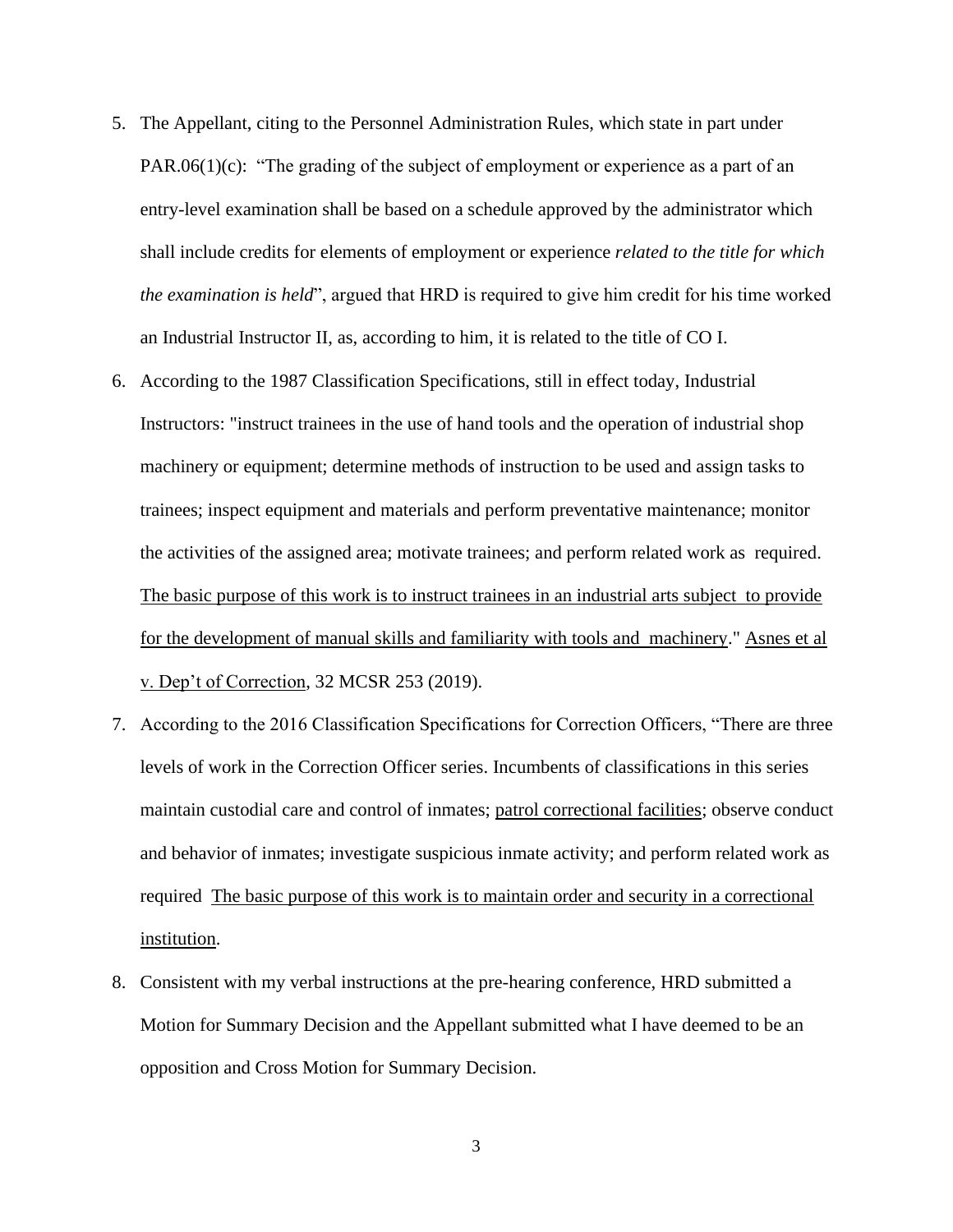9. The parties' briefs largely tracked their oral argument at the pre-hearing conference, except that HRD, in its brief, also argued that the Appellant's failure to submit sufficient documentation as part of the E&E portion of the examination meant he was not an aggrieved person and the Appellant submitted additional documentation regarding why HRD should award him E/E credit for his time in the position of Industrial Instructor II.

## *Applicable Civil Service Law*

G.L. c. 31,  $\S$  2(b) states in part that:

"No person shall be deemed to be aggrieved under the provisions of this section unless such person has made specific allegations in writing that a decision, action, or failure to act on the part of the administrator was in violation of this chapter, the rules or basic merit principles promulgated thereunder and said allegations shall show that such person's rights were abridged, denied, or prejudiced in such a manner as to cause actual harm to the person's employment status."

G.L. c. 31, § 5(e) states in relevant part that:

"The administrator [HRD] shall have the following powers and duties:

…

To conduct examinations for purposes of establishing eligible lists."

G.L. c. 31, § 22 states in relevant part that:

"The administrator shall determine the passing requirements of examinations. In any competitive examination, an applicant shall be given credit for employment or experience in the position for which the examination is held. In any examination, the applicant shall be allowed seven days after the date of such examination to file with the administrator a training and experience sheet and to receive credit for such training and experience as of the time designated by the administrator."

PAR.06(1)(c) stated in relevant part that:

"The grading of the subject of employment or experience as a part of an entry-level examination shall be based on a schedule approved by the administrator which shall include credits for elements of employment or experience *related to the title for which the examination is held*".

related to the title of CO I."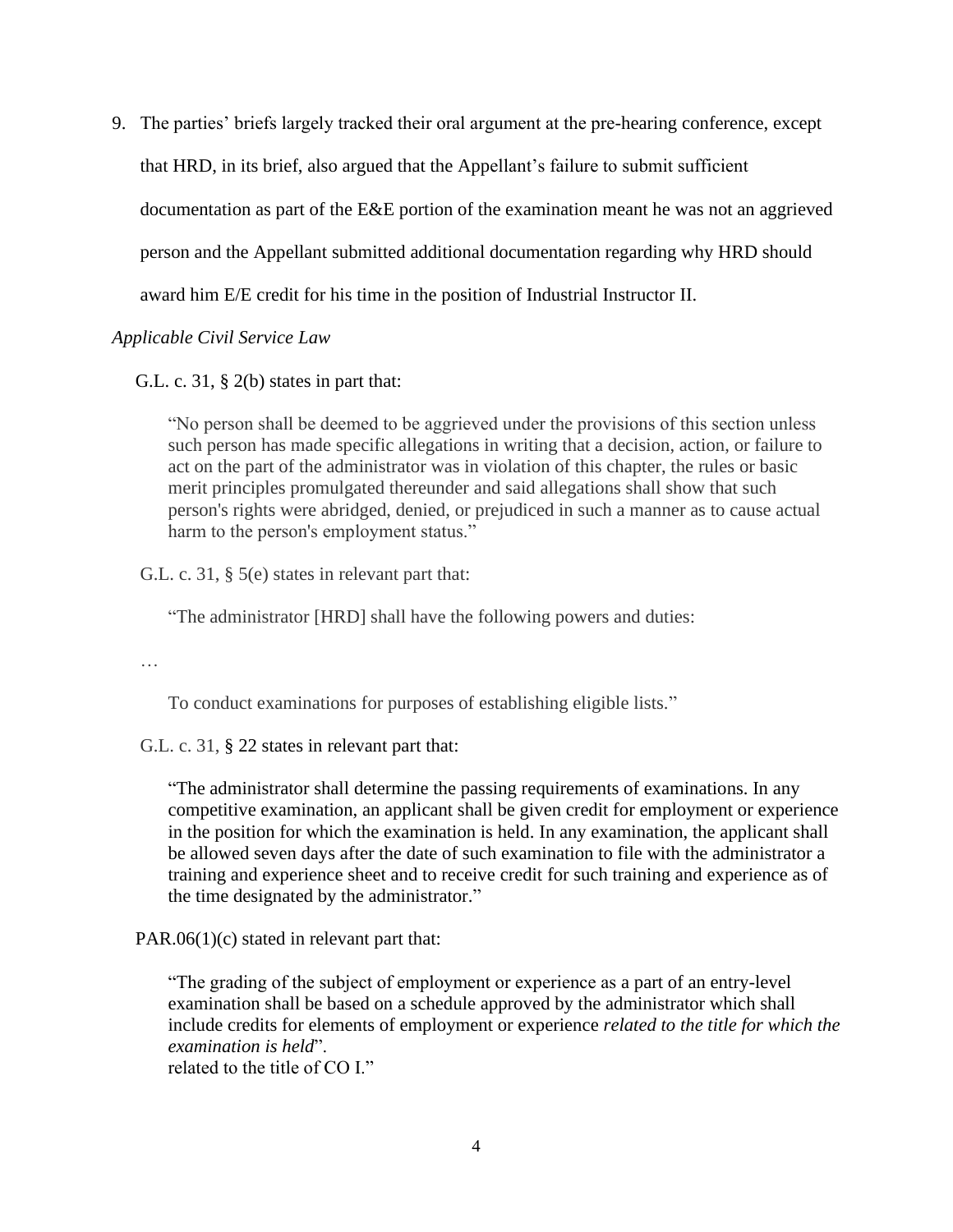#### *Standard of Review: Motion for Summary Decision*

 The Commission may, on motion or upon its own initiative dismiss an appeal at any time for lack of jurisdiction or for failure to state a claim upon which relief can be granted. 801 CMR  $7.00(7)(g)(3)$ . A motion for summary disposition of an appeal before the Commission, in whole or in part, may be filed pursuant to 801 C.M.R. 1.00(7)(h). These motions are decided under the well recognized standards for summary disposition as a matter of law, i.e., "viewing the evidence in the light most favorable to the non moving party", the substantial and credible evidence established that the non moving party has "no reasonable expectation" of prevailing on at least one "essential element of the case", and has not rebutted this evidence by "plausibly suggesting" the existence of "specific facts" to raise "above the speculative level" the existence of a material factual dispute requiring evidentiary hearing. See e.g., Lydon v. Massachusetts Parole Board, 18 MCSR 216 (2005). cf. Milliken & Co., v. Duro Textiles LLC, [451 Mass. 547,](http://sll.gvpi.net/document.php?field=jd&value=sjcapp:451_mass._547) 550n.6, (2008); Maimonides School v. Coles, 71 Mass.App.Ct. 240, 249, (2008). See also Iannacchino v. Ford Motor Company, [451 Mass. 623,](http://sll.gvpi.net/document.php?field=jd&value=sjcapp:451_mass._623) 635 36, (2008) (discussing standard for deciding motions to dismiss); cf. R.J.A. v. K.A.V., [406 Mass. 698](http://sll.gvpi.net/document.php?field=jd&value=sjcapp:406_mass._698) (1990) (factual issues bearing on plaintiffs standing required denial of motion to dismiss).

#### *Analysis*

 Under Massachusetts civil service law and rules, *HRD* is vested with broad authority to determine the requirements for competitive civil service examinations, including the weight that certain experience should be given in the scoring. See Cataldo v. Human Resources Division, 23 MCSR 617 (2010). G.L. c. 31, § 22 does, however, state that an applicant must, at a minimum, be given credit for "employment or experience *in the position for which the examination is held*." It is undisputed that the Appellant has never served *in the position of CO I*. Rather, the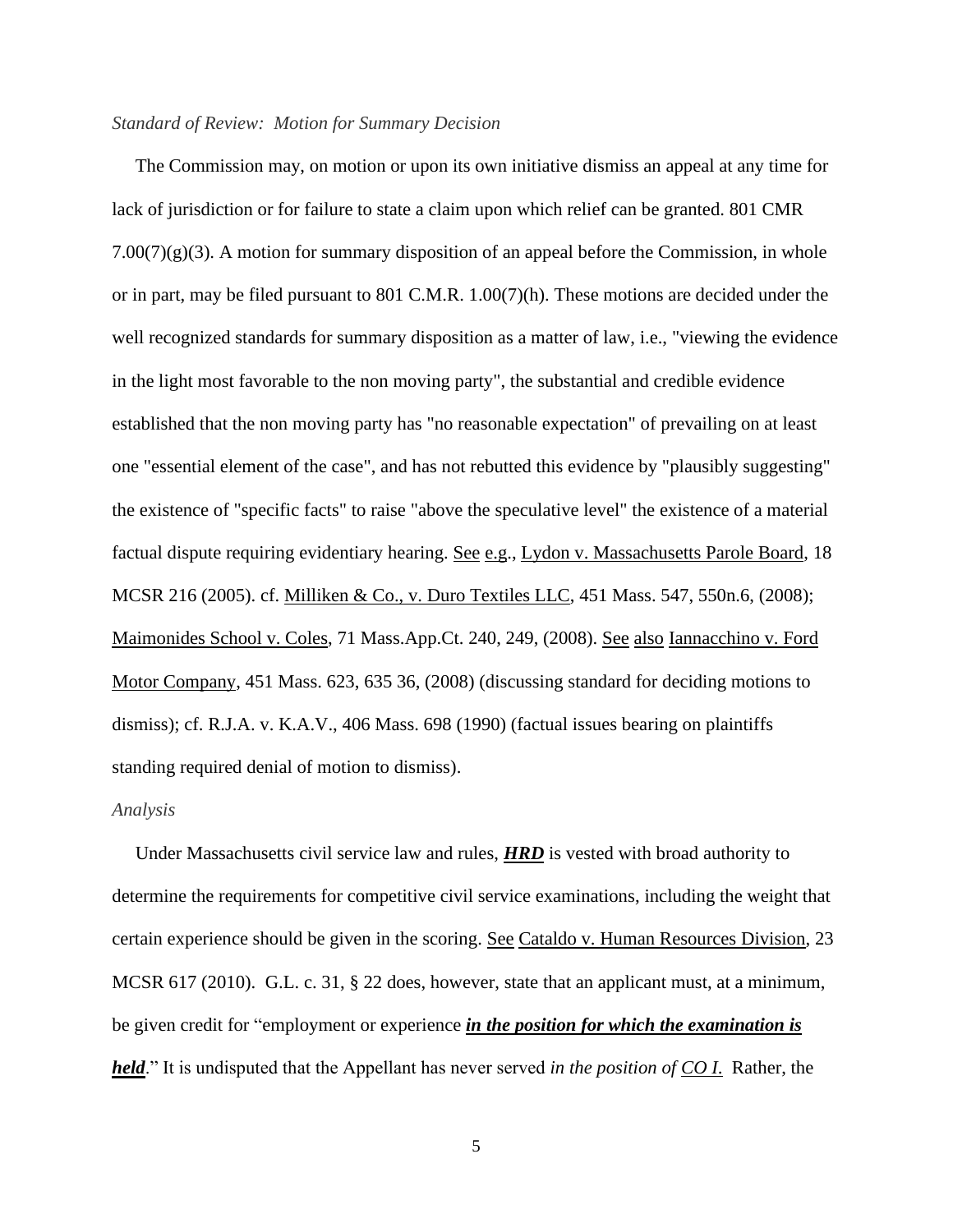Appellant has served for several years as an Industrial Instructor II. Thus, nothing in Section 22 requires HRD to give the Appellant credit for this experience.

 The Appellant, however, effectively argues that HRD's decision not to grant him the credit he seeks was arbitrary and capricious because: 1) Section 22 does not *prohibit* HRD from granting him credit for experience in a position other than CO I (e.g. – Industrial Instructor II); and 2) PAR.01 (6)(c) obliges HRD to exercise its discretion and grant him credit for his Industrial Instructor experience because, according to the Appellant, the position of Industrial Instructor II is *related to* the position of CO I.

The Appellant has no reasonable expectation of prevailing here for the following reasons. As referenced above, the Legislature designated HRD with the authority to administer civil service examinations and their intent was not for the Commission to second-guess every discretionary decision made by HRD in that regard.

 While the Commission could, theoretically, when viewing all the evidence most favorably to the Appellant, reach a different conclusion than HRD regarding whether the Appellant should be granted credit for his time worked as an Industrial Instructor II, he has no reasonable expectation that HRD's decision here could be deemed arbitrary or capricious. The plain language of the job specifications state that the basic purpose of an Industrial Instructor is to "instruct trainees in an industrial arts subject to provide for the development of manual skills and familiarity with tools and machinery", while the basic purpose of a CO I is to "maintain order and security in a correctional institution." Even at the pre-hearing conference, the Appellant conceded that he is never required to carry a firearm, do patrols and/or take part in such CO I related duties as being part of an extraction team. This is not meant to diminish the important (and dangerous) work that the Appellant, and all Industrial Instructors at DOC perform. Rather, it simply reinforces that

6